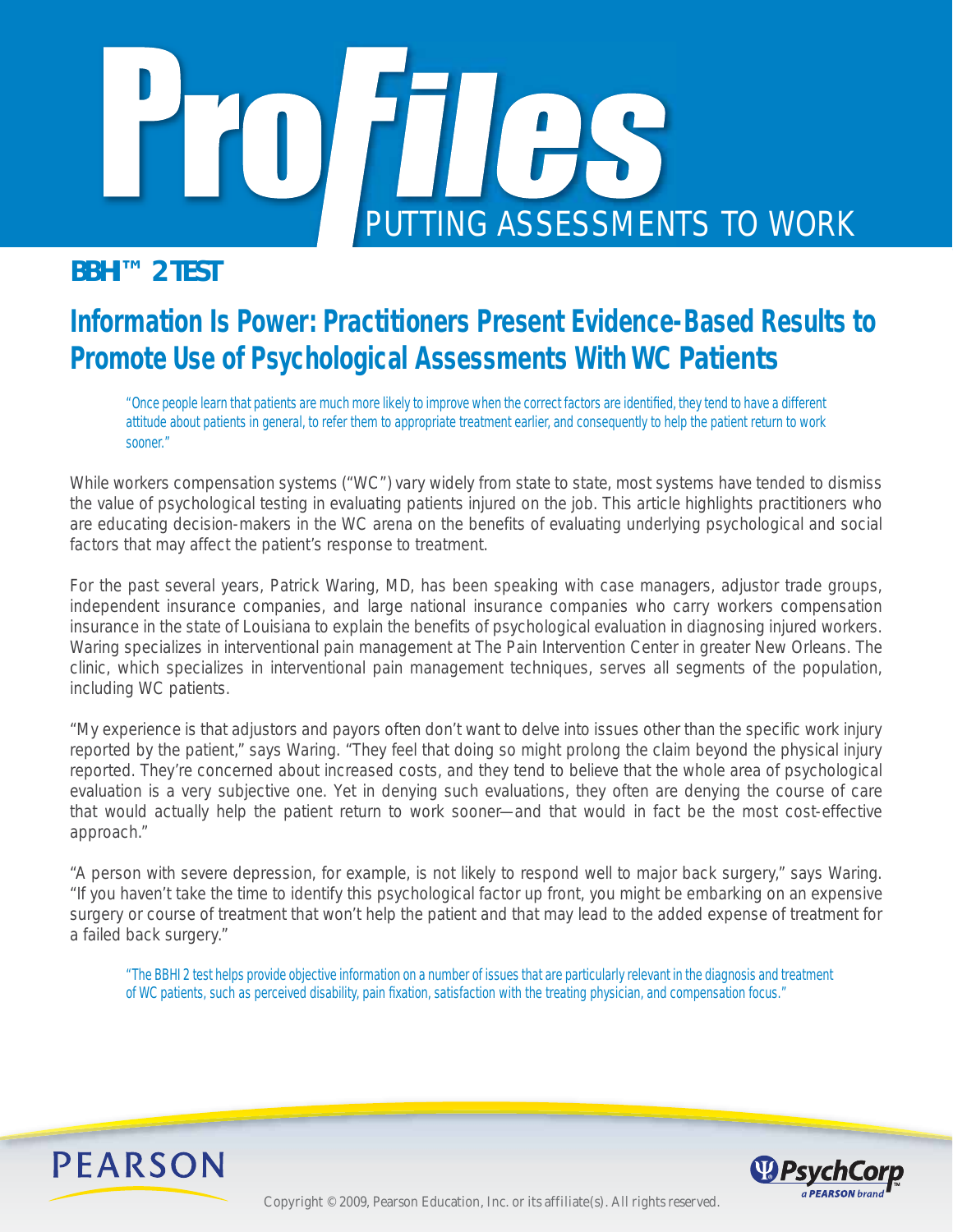## BBHI 2 test addresses relevant issues

In his practice, Waring administers the BBHI™ 2 (Brief Battery of Health Improvement 2) test to all WC patients. This brief psychological assessment, which is normed on a population of pain patients, is designed for use with medical patients to help identify bio/psycho/social factors that may be contributing to the patient's pain experience.

When speaking with decision-makers, Waring discusses some of the primary benefits the test offers. "The BBHI 2 test helps provide objective information on a number of issues that are particularly relevant in the diagnosis and treatment of WC patients, such as perceived disability, pain fixation, satisfaction with the treating physician, and compensation focus," says Waring. "All of these factors tend to come into play more with WC patients than the average indemnity or HMO patient, and may stand in the way of a positive therapeutic response." In addition to the test's usefulness as a tool prior to interventional treatment, Waring points out its value as an outcomes measure to assess the patient's progress.

## A shift in perspective

Since he began talking with key players in the Louisiana WC system, Waring has seen some change in attitude. "They are beginning to understand that you can't separate mind and body issues; that psychological factors such as the patient's motivation play a role in treatment effectiveness," says Waring. "They are recognizing that these issues need to be taken into account, especially when you are considering a highly invasive therapeutic procedure such as spine surgery." After meeting with Waring, some adjustors have become strong advocates for psychological testing as a necessary aspect of evaluation. He also notes that some adjustors and case managers are now asking for the results of the BBHI 2 test because of the objective information it provides.

"Often, physicians feel they shouldn't need to explain themselves," Waring comments, "but clearly there are benefits in doing so, as a means of educating others so that we can work together more effectively to care for patients."

*"Ray provides three criteria for determining when a comprehensive pain evaluation is recommended: 1) if the patient is not responding to treatment in the expected time frame; 2) if the patient is declared a non-surgical candidate; and 3) if pain is the patient's major complaint."*

## A two-way street

In addition to providing education for decision-makers within the WC system, Waring also points out the value of educating patients. "Patients often have the misconception that until they are '100% fixed' they will not be ready to go back to work," says Waring. "The concept of a 'fix' is a dangerous one. Most patients will not experience a complete return to their previous state of health. The focus should be on improvement. We need to help patients take charge of their physical and psychological problems and move in a positive direction."

Waring notes that the BBHI 2 test can be useful in this regard. "The test provides objective information that can help physicians and other providers as well as case workers open the conversation with the patient about their choices. Through dialogue, we may help the patient overcome their resistance to change, which is often a significant issue. We may also identify that with job modification or retraining, the patient can continue working during the course of treatment."

"There are issues on both sides of the equation," says Waring, "with patients as well as with those of us who play various roles in the WC system. Both sides need to come together or we won't succeed in improving the situation."

**2**



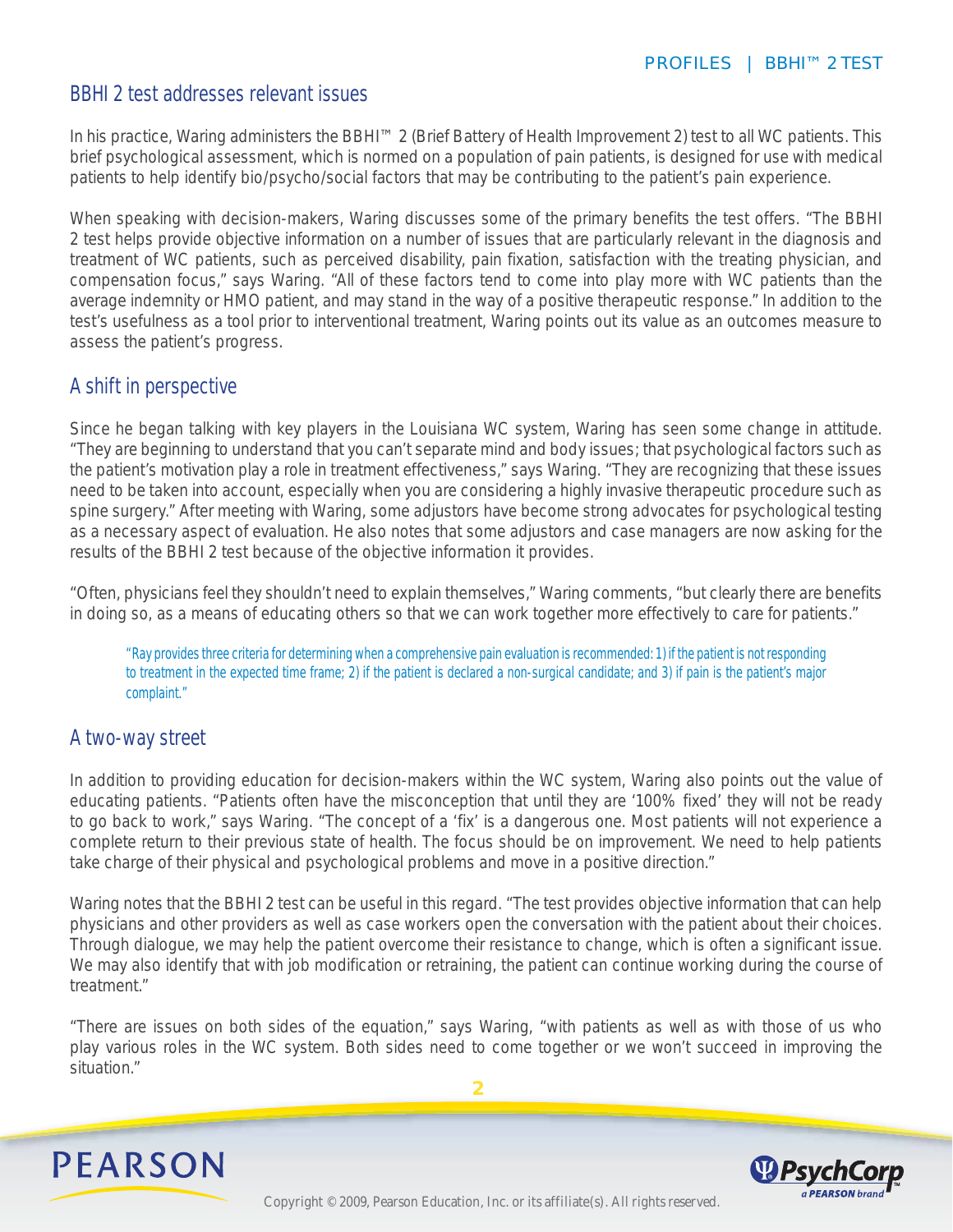## Focusing on the facts

In Florida, Albert Ray, MD, is taking steps to influence change in the WC system as well. Ray serves as medical director at Pain Medicine Solutions in Miami. About 80% of the clinic's patients are WC cases.

Ray presents seminars on pain medicine to case managers, adjustors, and nurses who deal with WC patients through managed care companies that contract with the clinic. He has increased the incentive for participation by arranging for the course to carry one hour of state-approved continuing education credit.

Ray suggests an irony in the WC system: While guidelines and regulations place an emphasis on making fact-based case recommendations, many decision-makers are operating on false premises about injured workers in general.

"One of the misconceptions I address in the class is the belief that many WC patients don't want to improve," says Ray. "Decision-makers often feel that the worker's complaint may not be legitimate, that the patient may be exaggerating symptoms for secondary gains. While this is true in some cases, statistics show that the majority of injured workers do want to get better. If the patient hasn't responded to treatment, it may be because non-structural factors haven't been addressed."

*"BBHI 2 test helps pinpoint specific information such as pain level in different areas of the body, which is likely to prove far more valuable to the clinician than a general daily pain measurement."*

### Treating the whole patient

Ray also points out to attendees that making fact-based decisions about patients depends on gathering all of the relevant data by conducting a comprehensive pain evaluation. Such an assessment looks not only at structural issues but also at psychological, emotional, and cognitive issues, including the role of cellular memory of pain. He explains the benefit of identifying underlying factors that may present obstacles to the patient's progress before reaching a diagnostic conclusion.

Ray provides three criteria for determining when a comprehensive pain evaluation is recommended: 1) if the patient is not responding to treatment in the expected time frame; 2) if the patient is declared a non-surgical candidate; and 3) if pain is the patient's major complaint.

In addition, Ray emphasizes the value of using an interdisciplinary treatment program such as the one employed at his clinic. "The facts show that this approach is frequently more effective than having the patient see various practitioners, each of whom is focused only on one area of specialty. When practitioners are operating independently of one another, communication among them may be limited—or it may fall on the case manager to review all of the practitioner's notes and try to reach a conclusion about the best course of action for the patient."

"In an interdisciplinary treatment program such as ours, the physician, physiatrist, psychologist, and other practitioners work together as a team to treat the patient," Ray says. "Because we all are officed in the same building, we can communicate readily about the patient, including meeting weekly to discuss the case." Gathering objective information

**3** Ray's presentation also includes a discussion of the psychometric tools used at the clinic with all patients. The battery includes the TOMM (Test of Memory Malingering), a brief visual recognition test designed to help discriminate between individuals with true memory impairment and malingerers; the MMPI®-2 (Minnesota Multiphasic Personality Inventory®-2) test, which helps identify underlying psychopathology that may predate the injury; and the BBHI 2 test.



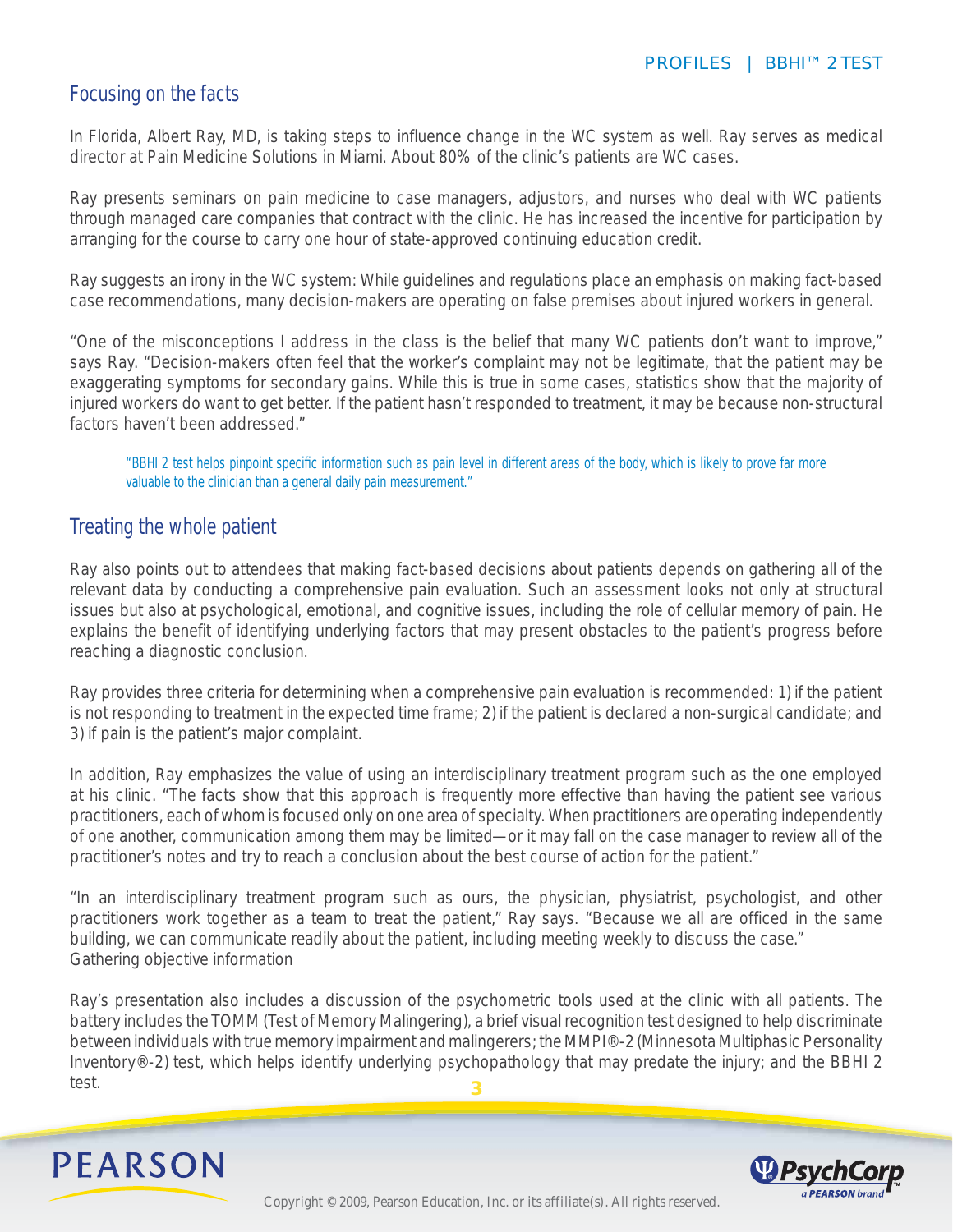#### *PROFILES | BBHI™ 2 TEST*

"The focus on objective evidence that governs the WC system has traditionally meant that if the problem doesn't show up on a medical test such as an MRI or an X-ray, it doesn't exist," says Ray. "But pain perception is a very complex issue. The difficulties facing most chronic pain patients don't show up on such tests. The value of the BBHI 2 test is that it provides a useful tool for gathering objective information on underlying pain-related issues."

Ray points out that the BBHI 2 assessment is particularly useful because it is normed on pain patients. Another benefit he emphasizes is that the test helps pinpoint specific information such as pain level in different areas of the body, which is likely to prove far more valuable to the clinician than a general daily pain measurement. In addition, the use of the BBHI 2 instrument, along with the TOMM and the MMPI-2 tests, allows comparison of results to determine if there is any indication of malingering or magnification. Changing attitudes

Ray has found that attendees of the training gain a better appreciation of how powerful underlying influences can be. "Once people learn that patients are much more likely to improve when the correct factors are identified, they tend to have a different attitude about patients in general, to refer them to appropriate treatment earlier, and consequently to help the patient return to work sooner," says Ray. Keeping workers on the job

In treating injured workers, Ray's approach isn't the traditional one of helping them return to work but rather of helping them stay at work throughout the course of their treatment. He notes that when a worker is off the job, a number of other problems may arise that make the initial problem more difficult to treat—such as facing financial difficulties because income flow has changed, or experiencing increased stress at home.

"In addition, the patient's self-image may suffer," says Ray. "We can help prevent this by looking for solutions that allow the patient to stay on the job during treatment, perhaps by making a change in job responsibilities. A patient who remains employed is more likely to see themselves as a working person who has pain rather than as a person defined by their disability."

### Establishing evidence-based guidelines

Both Daniel Bruns, PsyD, and Mark Disorbio, EdD, co-authors of the BBHI 2 test, have been influential in changing attitudes about the value of psychological tests and have helped develop evidence-based state guidelines for psychological evaluation. In the early 90's, they participated on an advisory panel for the state of Texas' WC system that was commissioned to identify effective methods for assessing psychiatric disability.

Since then, Bruns has served on three taskforces commissioned by the state of Colorado's Division of Worker's Compensation. These taskforces were asked to develop evidence-based medical guidelines for the treatment of chronic pain and chronic regional pain syndrome, and for the assessment of psychiatric disability.

"The state of Colorado has invested a great deal of time and energy to produce the most extensive state standards of care yet developed," says Bruns. "The taskforces have established guidelines for the major diagnostic concerns, including recommendations on concerns specific to the WC system." Bruns notes that the state is committed to updating the guidelines on a regular basis.

## Recommendations founded on thorough review

The state of Colorado taskforces were charged with recommending only those treatments with scientifically demonstrated efficacy. They conducted extensive reviews of state and federal government standards, guidelines

**4**



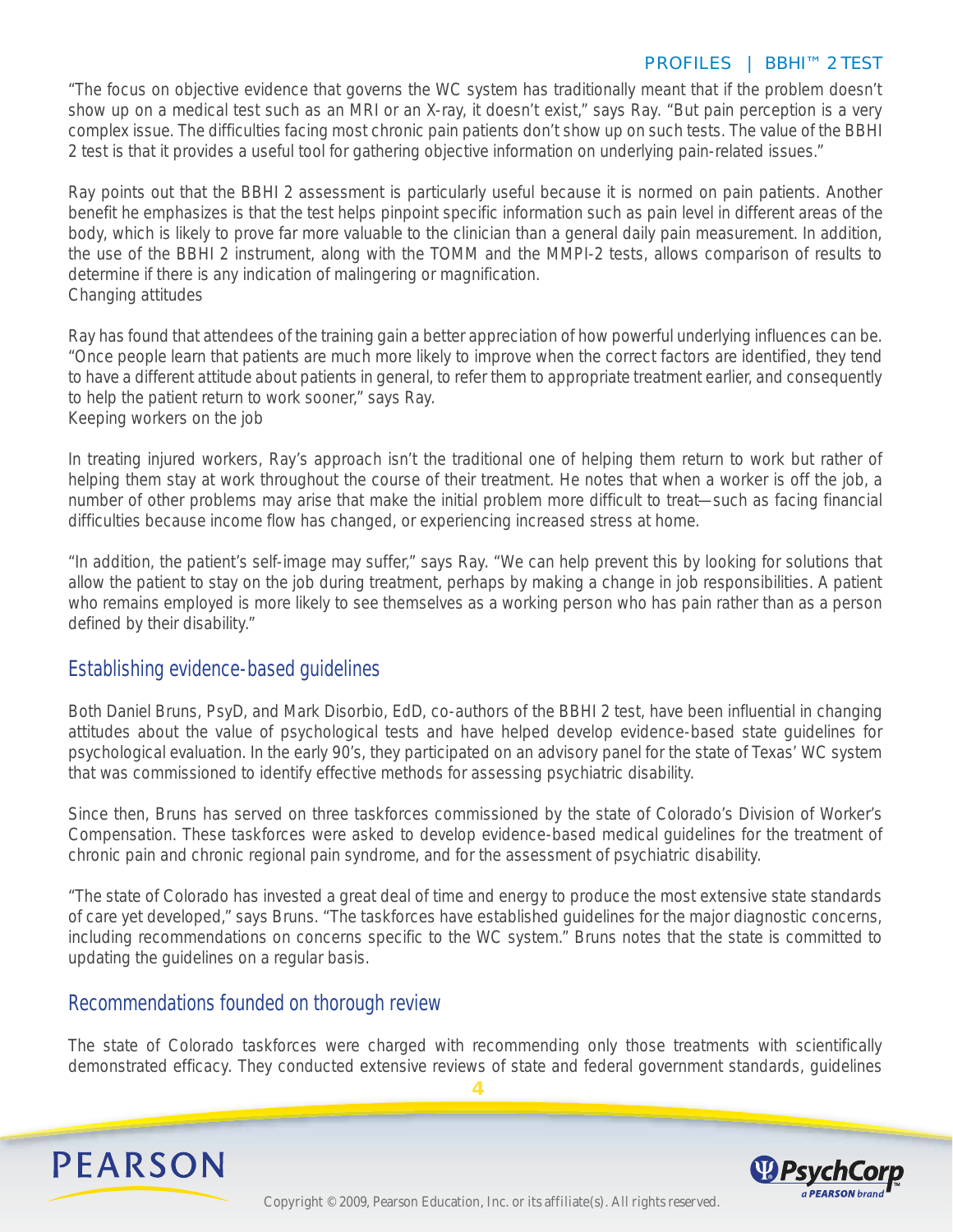established by national and international professional organizations, and research data on the results of various treatment approaches.

Based on their copious research, the taskforces concluded that the value of psychological testing for the diagnosis and treatment of chronic pain patients was strongly indicated, meeting the highest standard of evidence. They also found that the data strongly indicated the predictive validity of psychological testing to be equal to that of medical tests such as MRIs and X-rays.

In addition, the guidelines include recommendations for specific tests appropriate for various applications. Among these are the BBHI™ 2 (Brief Battery for Health Improvement 2), the BHI™ 2 (Battery for Health Improvement 2), the P-3® (Pain Patient Profile) and the MBMD" (Millon" Behavioral Medicine Diagnostic) tests, which were recognized as psychological assessments that are especially useful for the assessment of medical patients in the WC system. The BBHI 2 and the BHI 2 tests also were recognized as useful with chronic pain patients both for diagnosis and for tracking progress through serial administrations.

Making the case for psychological evaluation

For others who are seeking to persuade insurers, case managers, and other WC decision-makers on the benefits of psychological testing, Bruns recommends presenting information on:

## Established standards of care

Provide information on guidelines established by state and federal agencies and professional organizations. "There is convincing evidence that psychological testing is valuable diagnostically and that psychological interventions are critically important, especially within the WC arena," says Bruns. "While guidelines vary to some degree, most are converging on a few basic concepts, one of which is the importance of a multidisciplinary approach that includes psychological evaluation."

## Scientifically based results

In evaluating patients, use a psychometrically sound instrument that will enable you to gather and present aggregate data on outcomes. "Objective evidence on the efficacy of psychological assessment presents a compelling argument to decision-makers," notes Bruns. "That is one of the considerations we had in mind in designing the BBHI 2 test. We knew it would be valuable to develop a brief, convenient tool that can help practitioners easily track outcomes and document effectiveness."

### Web Links of Interest

ArrowColorado Medical Treatment Guidelines,developed by the Colorado Division of Workers Compensation www.coworkforce.com/DWC/Medical\_Treatment.asp

ArrowPsychological tests recommended by the State of Colorado www.healthpsych.com/testing/psychtests.pdf

ArrowFindings of a National Institute of Health Consensus Panel convened to determine the value of treating pain conditions with psychological interventions www.hhs.gov/news/press/1995pres/951018b.html

ArrowOverview of North American Spine Society's medical treatment guidelines for patients with back and neck injuries (guidelines available for purchase through the site).

**5**

www.guideline.gov/summary/summary.aspx?doc\_id=2805&nbr=2031&string=mental+AND+psych